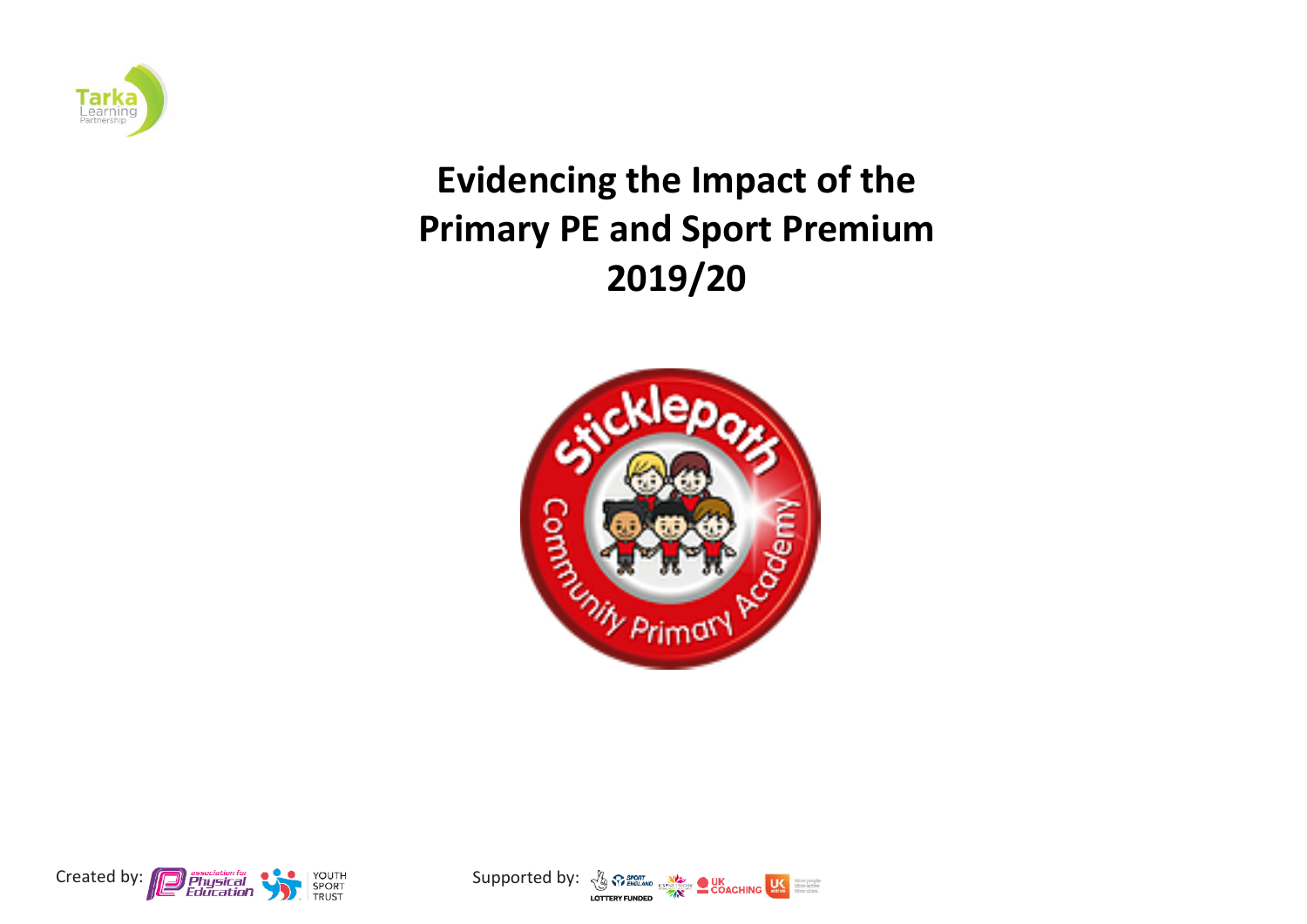Support for review and reflection - considering the 5 key indicators from DfE, what development needs are a priority for your setting and your students now and why? Use the space below to reflect on previous spend, identify current need and priorities for the future.

| Key achievements to date:                                                                                                                                                                                                                                                   | Areas for further improvement and baseline evidence of need:                                                                                                                                                               |                                                             |  |
|-----------------------------------------------------------------------------------------------------------------------------------------------------------------------------------------------------------------------------------------------------------------------------|----------------------------------------------------------------------------------------------------------------------------------------------------------------------------------------------------------------------------|-------------------------------------------------------------|--|
| Cross Country – two teams took first place and qualified for the Devon<br>School Games finals, whilst at Bratton Fleming there were two individual outstanding lessons in PE<br>lwinners                                                                                    | Continue to provide opportunity for CPD so that all teachers provide                                                                                                                                                       |                                                             |  |
| School completed two terms of the track challenge and were actively<br>'running to Tokyo'.<br>Yr 6 winners of the Park Sportshall competition and qualifiers for the ND<br>finals<br>U9 boys, U7 boys and individual U7 girl winners at North Devon                         | To review the swimming provision in light of Covid 19 and the amount<br>of non-swimmers currently in Yr 4 and 5<br>Develop ongoing formative assessment systems with the PE lead<br>teacher that are useful and manageable |                                                             |  |
| Gymnastics competition<br>45 students passing the Level 2 bikeability course<br>Three festivals including the Devon Ability Games<br>Six teachers took part in PE CPD opportunities                                                                                         |                                                                                                                                                                                                                            |                                                             |  |
| Meeting national curriculum requirements for swimming and water safety                                                                                                                                                                                                      |                                                                                                                                                                                                                            | Please complete all of the below:                           |  |
| What percentage of your Year 6 pupils could swim competently, confidently and proficiently over a distance<br>of at least 25 metres when they left your primary school at the end of last academic year?<br>(4 pupils not included as new to the school and never assessed) |                                                                                                                                                                                                                            | 80%                                                         |  |
| What percentage of your Year 6 pupils could use a range of strokes effectively [for example, front crawl,<br>backstroke and breaststroke] when they left your primary school at the end of last academic year?                                                              | 44%                                                                                                                                                                                                                        |                                                             |  |
| What percentage of your Year 6 pupils could perform safe self-rescue in different water-based situations<br>when they left your primary school at the end of last academic year?                                                                                            |                                                                                                                                                                                                                            | 44%                                                         |  |
| Schools can choose to use the Primary PE and Sport Premium to provide additional provision for swimming<br>but this must be for activity over and above the national curriculum requirements. Have you used it in this<br>way?                                              |                                                                                                                                                                                                                            | Top up swimming was booked but<br>cancelled due to Covid 19 |  |



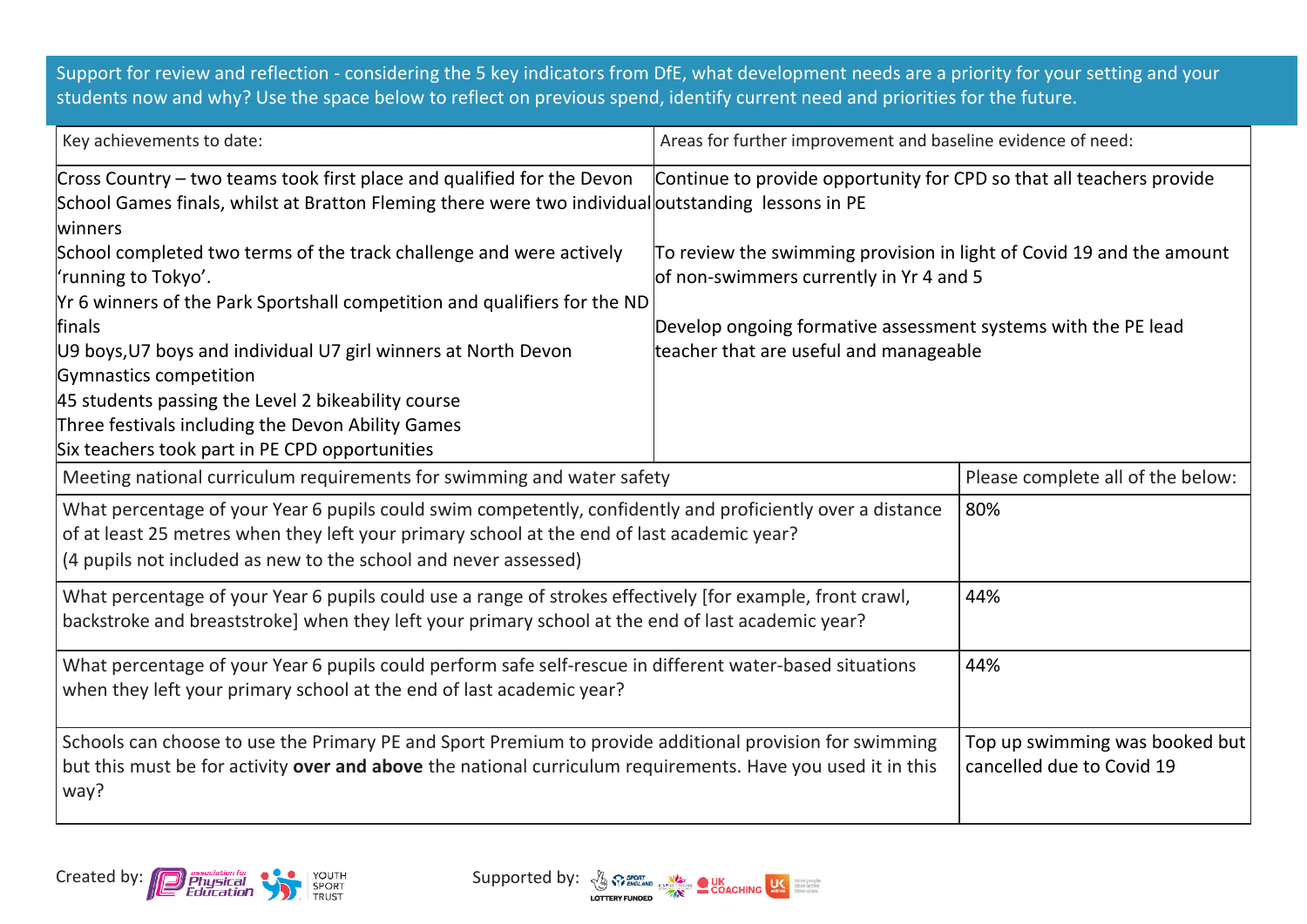## **2019/20** 2017/2018

| Academic Year: 2019/20                                                                                                                                                                                                | Total fund allocated: £19,560<br>c/f-£1092.00 Total: £20,652.00                 | Date Updated: 13 <sup>th</sup> September, 2019    |                                                                                                                                                                   |                                                                                                                                                                        |
|-----------------------------------------------------------------------------------------------------------------------------------------------------------------------------------------------------------------------|---------------------------------------------------------------------------------|---------------------------------------------------|-------------------------------------------------------------------------------------------------------------------------------------------------------------------|------------------------------------------------------------------------------------------------------------------------------------------------------------------------|
| least 30 minutes of physical activity a day in school                                                                                                                                                                 |                                                                                 |                                                   | Key indicator 1: The engagement of all pupils in regular physical activity - Chief Medical Officer guidelines recommend that primary school children undertake at |                                                                                                                                                                        |
| School focus with clarity on intended<br>impact on pupils:                                                                                                                                                            | Actions to achieve:                                                             | Funding<br>allocated:                             | Evidence and impact:                                                                                                                                              | Sustainability and suggested<br>next steps:                                                                                                                            |
| To ensure on top of timetabled PE<br>pupils take part in active break times<br>and Take 10.                                                                                                                           | Provide additional training for new<br>MTAs and TA's                            | See training<br>costs (KI 3)                      | All classes participate in Take 10 activities.<br>Active play encouraged during lunch<br>breaks.                                                                  | Work towards the<br>national recommendations of<br>children's activity levels.<br>Continue with Take 10 and<br>active lunch play. Provide<br>training for any new MTAs |
| Provide lunch time and after school<br>sports clubs, with provision for SEND,<br>PP and less active children                                                                                                          |                                                                                 |                                                   | Weekly lunch time club provided for less<br>lactive children                                                                                                      | Ensure that club does not<br>clash with swimming lesson<br>next year                                                                                                   |
| Continue to ensure that all FS and KS1 Ensure that training is provided for See SSCO<br>children have opportunity to take part next cohort of Sports Leaders<br>in a physical activity during lunch<br><b>lbreaks</b> |                                                                                 | <b>costs</b><br>(KI 5)<br><b>Badges</b><br>£50.00 | Daily lunch time sports activity run by<br>sports leaders                                                                                                         | Book in sports leader training<br>for September 2020                                                                                                                   |
| All children by Yr6 swim to the<br>minimum standards of the national<br>curriculum                                                                                                                                    | Top up swimming provided for Yr6<br>non swimmers                                | £400.00                                           | Top up swimming was not provided this<br>year due to Covid 19                                                                                                     | Ensure that next year's Yr 6<br>cohort receive top up<br>swimming where necessary                                                                                      |
| To provide whole school activity days<br>so that all children can participate in                                                                                                                                      | Repeat the class 'track challenge' to £0.00<br>promote friendly competition and |                                                   | Autumn and Spring term track challenge<br>completed.                                                                                                              | Continue with challenges<br>2020/21                                                                                                                                    |

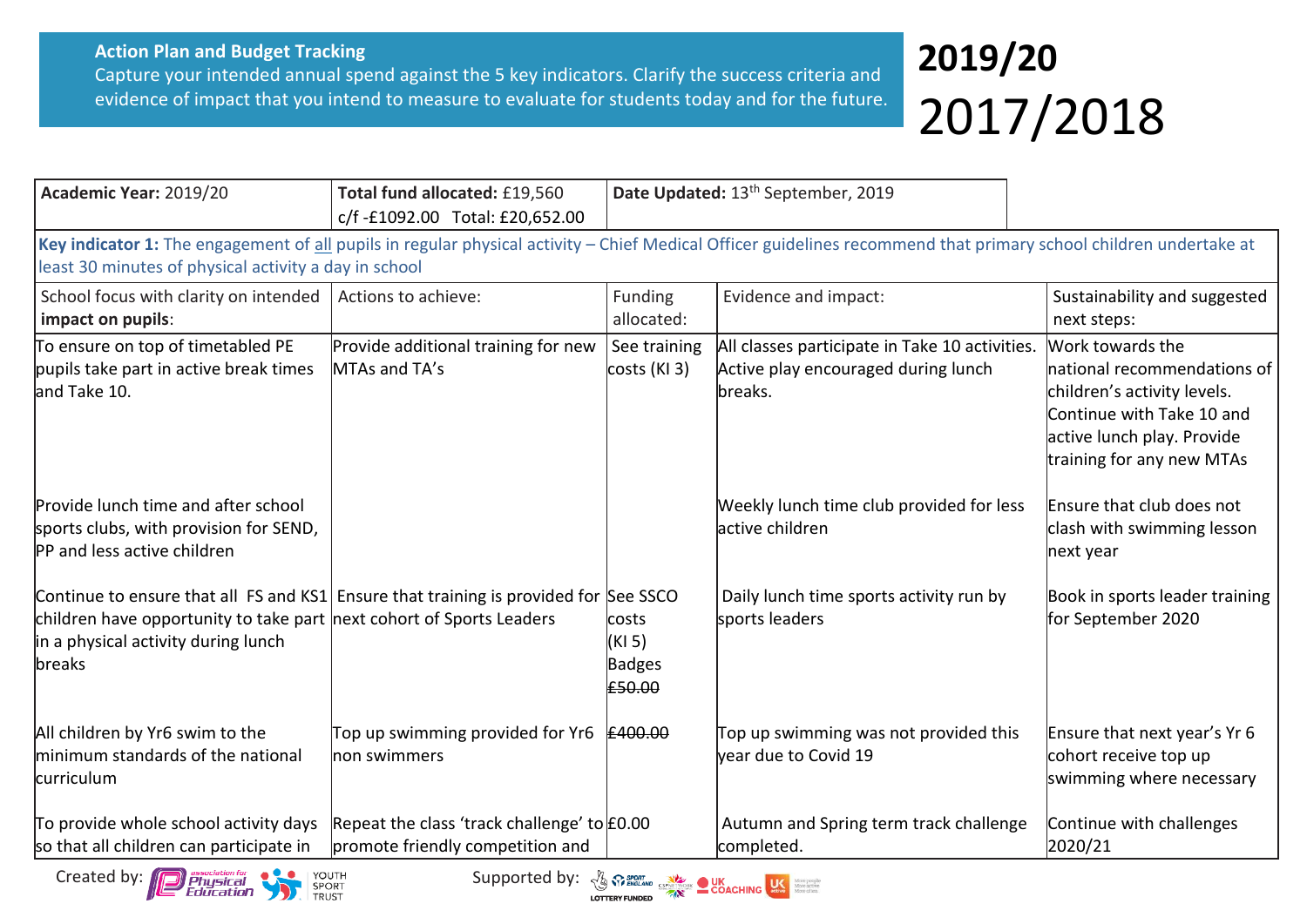| school                                                                                                                                                                          | personal challenge                                                                                                                                                                                                                                                                                                                                                                             |                              | Run to Tokyo - running challenge partially<br>completed but stopped due to Covid 19                                                                                                                                                                                                                                                                                                                                                                                                                                                                                                                                                                                                                                   |                                                                                                                                                                                                                            |
|---------------------------------------------------------------------------------------------------------------------------------------------------------------------------------|------------------------------------------------------------------------------------------------------------------------------------------------------------------------------------------------------------------------------------------------------------------------------------------------------------------------------------------------------------------------------------------------|------------------------------|-----------------------------------------------------------------------------------------------------------------------------------------------------------------------------------------------------------------------------------------------------------------------------------------------------------------------------------------------------------------------------------------------------------------------------------------------------------------------------------------------------------------------------------------------------------------------------------------------------------------------------------------------------------------------------------------------------------------------|----------------------------------------------------------------------------------------------------------------------------------------------------------------------------------------------------------------------------|
| Key indicator 2: The profile of PE and sport being raised across the school as a tool for whole school improvement                                                              |                                                                                                                                                                                                                                                                                                                                                                                                |                              |                                                                                                                                                                                                                                                                                                                                                                                                                                                                                                                                                                                                                                                                                                                       |                                                                                                                                                                                                                            |
|                                                                                                                                                                                 |                                                                                                                                                                                                                                                                                                                                                                                                |                              |                                                                                                                                                                                                                                                                                                                                                                                                                                                                                                                                                                                                                                                                                                                       |                                                                                                                                                                                                                            |
| School focus with clarity on intended<br>impact on pupils:                                                                                                                      | Actions to achieve:                                                                                                                                                                                                                                                                                                                                                                            | <b>Funding</b><br>allocated: | Evidence and impact:                                                                                                                                                                                                                                                                                                                                                                                                                                                                                                                                                                                                                                                                                                  | Sustainability and suggested<br>next steps:                                                                                                                                                                                |
| Children given access to high quality<br>PE, competitions, festivals and clubs in staff with access to professional<br>and out of school hours. Increased<br>levels of activity | PE Co-Ordinator (TA) to provide<br>development, training and<br>resources to help them teach PE<br>and to offer support to NQT or less<br>confident teachers.<br>Arrange competitions and<br>participate in the School Games.<br>Run lunch and after school clubs<br>focusing on increased levels of<br>participation, especially for those<br>not able to access sport outside of<br>lschool. | £10,000.00                   | Provision of daily lunch and after school<br>sports clubs.<br>Local friendly fixtures for netball, football<br>and hockey ran during Autumn/Spring<br>Term.<br>Competitions/Festivals: Yr 3/4/5/6 Cross<br>Country at Park, Yr 4 & 6 boys teams<br>winning the Stephen's Shield cross country<br>and qualifying for the School Games, Yr 3<br>Multi Skills Festival, Yr 4 Sportshall<br>Competition 2 <sup>nd</sup> place, Yr 6 Sportshall<br>Competition 1 <sup>st</sup> place qualified for North<br>Devon final, Climbing competition, Yr 4<br>Tennis festival, Devon Ability Games, High<br>Five Netball tournament,<br>North Devon Schools gymnastics<br>competition (team medalists)<br>Curriculum map in place | To continue to provide daily<br>extra-curricular clubs and to<br>take part in as many events as<br>possible.<br>Assessment - to work with PE<br>lead (EF) on whole school<br>system that is both useful and<br>manageable. |
| Provision of after school clubs such as<br>Gym, Dance and Girls Football                                                                                                        | Payment of additional hours to TAs £635.75<br>who help run after school clubs                                                                                                                                                                                                                                                                                                                  |                              | Continued TA support with Dance and<br>Gymnastics clubs                                                                                                                                                                                                                                                                                                                                                                                                                                                                                                                                                                                                                                                               |                                                                                                                                                                                                                            |
| YOUTH<br>Created by:<br>Physical<br>Educatio <b>n</b><br>SPORT<br>TRUST                                                                                                         | Supported by:                                                                                                                                                                                                                                                                                                                                                                                  |                              | <b>The SPORT CONCRETE DESCRIPTION OF STRATEGIC CONCRETE SERVICE SERVICE CONCRETE DESCRIPTION OF SERVICE SERVICE SERVICE SERVICE SERVICE SERVICE SERVICE SERVICE SERVICE SERVICE SERVICE SERVICE SERVICE SERVICE SERVICE SERVICE </b>                                                                                                                                                                                                                                                                                                                                                                                                                                                                                  |                                                                                                                                                                                                                            |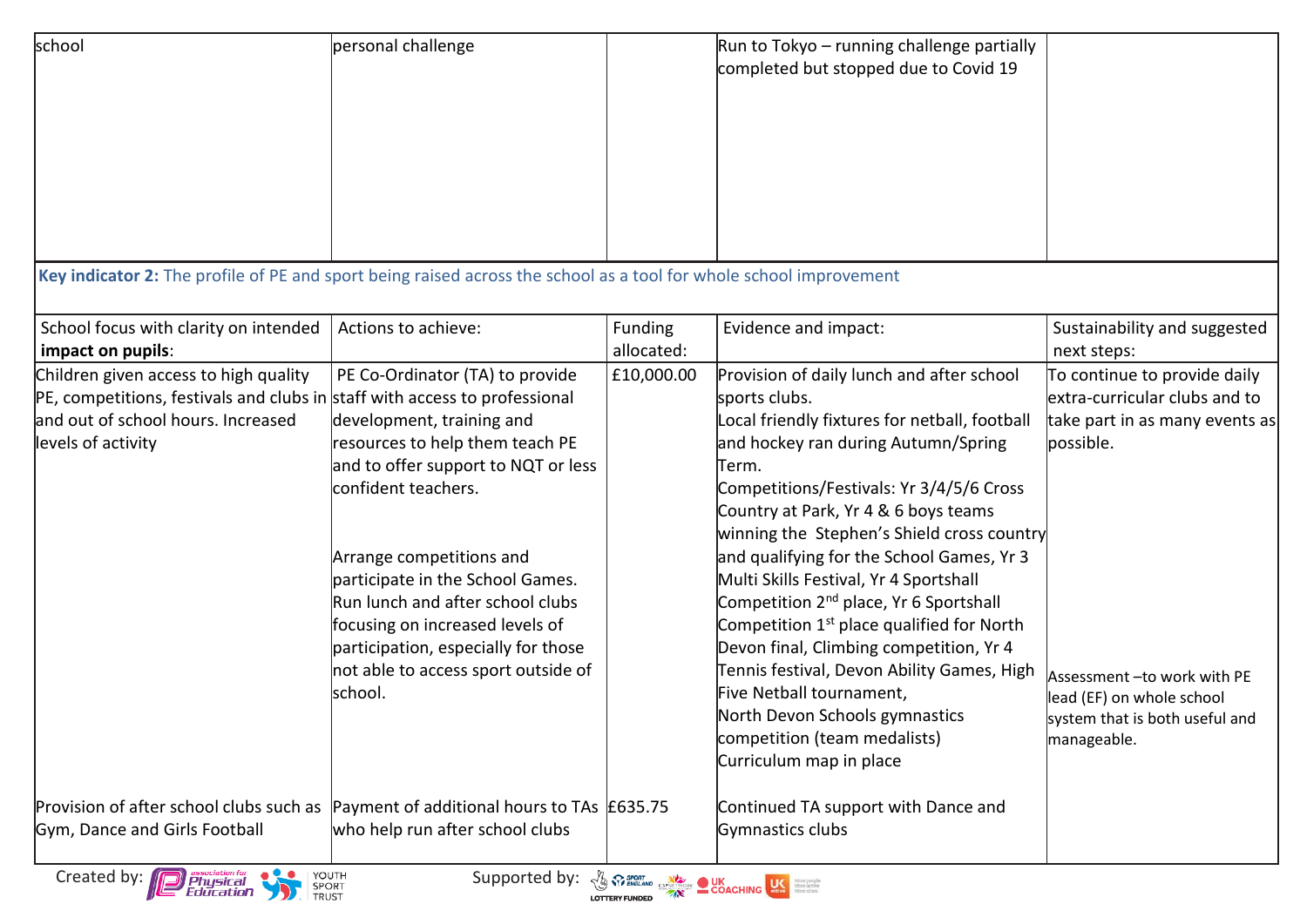| Yr5/6 to learn safe cycling skills for life Book Bikeability for the autumn | lterm                                                                                | £0.00   | 45 Yr 5/6 children completed level 2<br>bikeability                                                                     |  |
|-----------------------------------------------------------------------------|--------------------------------------------------------------------------------------|---------|-------------------------------------------------------------------------------------------------------------------------|--|
| Inspirational visit by GB Paralympic<br>Gold Medalist                       | Book visit with Tony Griffin for<br>engagement throughout the whole<br><b>school</b> | £250.00 | Dr Tony Griffin spent the day in school<br>visiting each class with his inspiring stories<br>of his Paralympic journey. |  |



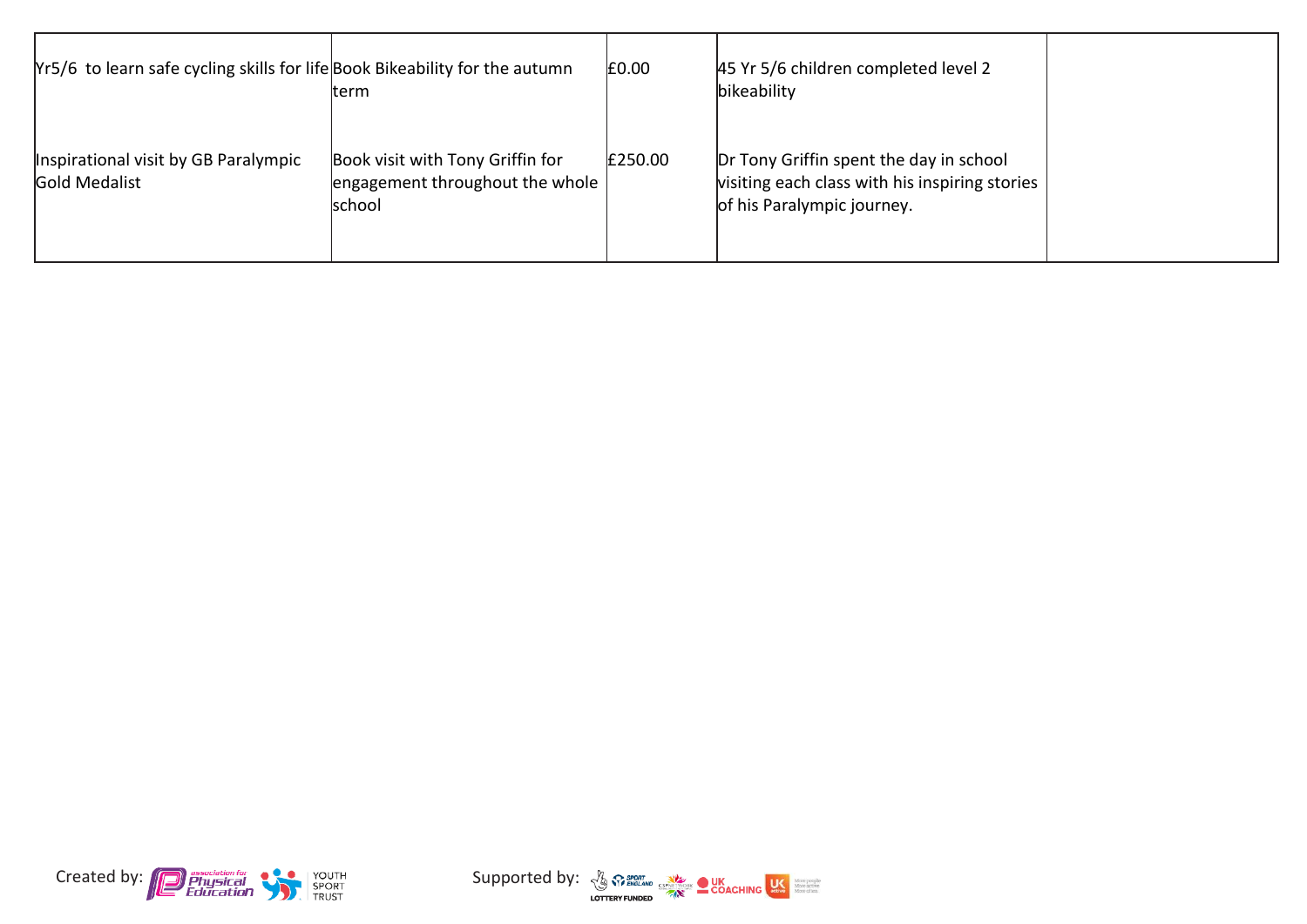| School focus with clarity on intended Actions to achieve:<br>impact on pupils: |                                                                                                                                        | Funding<br>allocated: | Evidence and impact:                                                                                                                                                                                                                                    | Sustainability and<br>suggested<br>next steps:                   |
|--------------------------------------------------------------------------------|----------------------------------------------------------------------------------------------------------------------------------------|-----------------------|---------------------------------------------------------------------------------------------------------------------------------------------------------------------------------------------------------------------------------------------------------|------------------------------------------------------------------|
| All children received high quality PE<br>llessons                              | Training to be provided where<br>necessary for Teachers/TAs who<br>are less confident.<br>(Cost includes training and supply<br>costs) | £750.00               | No external training was undertaken this To do skills audit for<br>vear                                                                                                                                                                                 | 2020/21 and work with<br>SSCO to source any<br>training required |
|                                                                                | To work alongside external<br>coaches in order to up-skill<br>themselves (Tennis, Football etc)                                        | £1,250.00<br>£550.00  | Two Yr 3 teachers worked alongside a<br>professional tennis coach in Yr3<br>Two Yr 1 teachers worked alongside a<br>coach delivering multiskills<br>A Yr 3 and a Yr 5 teacher worked<br>alongside a cricket coach with the<br>'Chance to Shine' project | (as above)                                                       |
|                                                                                | Subscribe to the termly Babcock<br>LPD for support on H&S issues and<br>latest PE guidance (£60 per<br>session)                        | £180.00               | PE lead attends Babcock PE briefings to<br>keep up to date with new guidance and<br>initiatives. No sessions attended this year<br>ldue to lack of content.                                                                                             | To only attend if the<br>content is appropriate                  |



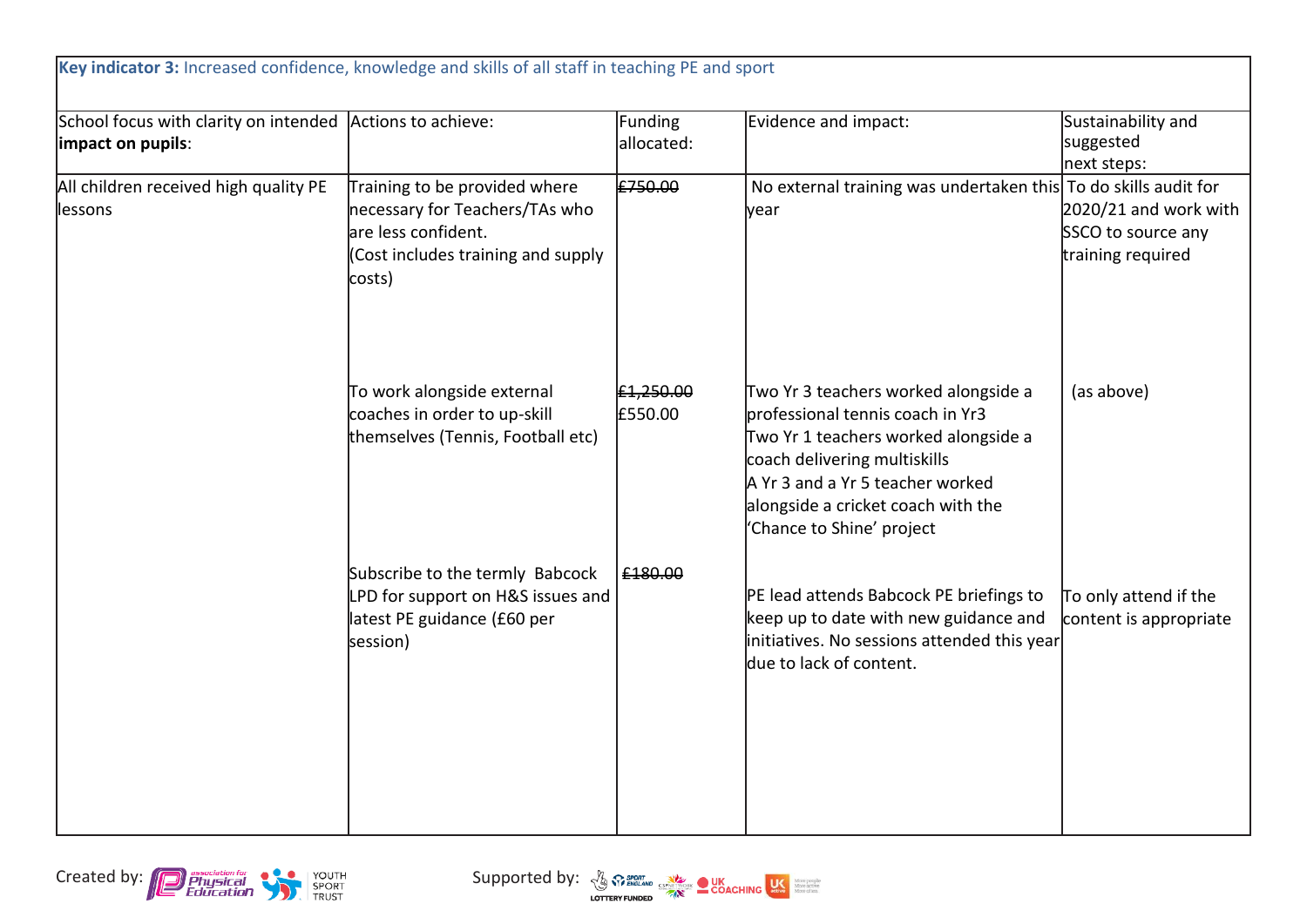| Key indicator 4: Broader experience of a range of sports and activities offered to all pupils |                                                                                                                                                                                                                                   |                          |                                                                                                                    |                                             |
|-----------------------------------------------------------------------------------------------|-----------------------------------------------------------------------------------------------------------------------------------------------------------------------------------------------------------------------------------|--------------------------|--------------------------------------------------------------------------------------------------------------------|---------------------------------------------|
| School focus with clarity on intended Actions to achieve:<br>impact on pupils:                |                                                                                                                                                                                                                                   | Funding<br>allocated:    | Evidence and impact:                                                                                               | Sustainability and suggested<br>next steps: |
| Introduce new sports and outdoor<br>adventurous activities                                    | Take Yr6 pupils to Oceanfest beach <b>E230.00</b><br>and sports festival                                                                                                                                                          |                          | Cancelled due to Covid 19                                                                                          | Repeat next year                            |
|                                                                                               | Subsidy for Surf Club as<br>participants falling due to cost                                                                                                                                                                      | £200.00                  | Cancelled due to Covid 19                                                                                          | To look at numbers for next<br>year         |
|                                                                                               | Archery taster session                                                                                                                                                                                                            | £220.00                  | Cancelled due to Covid 19                                                                                          | Re-book for next year                       |
| Children to get to experience non<br>mainstream sports                                        | Provide a variety of sports in the<br>after school clubs                                                                                                                                                                          | (PE Coordinator<br>role) | No new clubs were introduced<br>this year due to the success of the for 2020/2021<br>mainstream clubs and Covid 19 | Review programme of clubs                   |
| Support children that are Gifted and<br>Talented in PE                                        | Provide opportunity for nominated $f$ $f$ 40 pupil=<br>children to work with other G & T<br>children in the area to extend their<br>knowledge and skill base through<br>workshops and trip to Bath<br>University (max 8 students) | £320.00                  | 6 children attended the Rising<br>Stars programme. Only one<br>session was completed due to<br>Covid 19            | Nominate children for next<br>year's cohort |



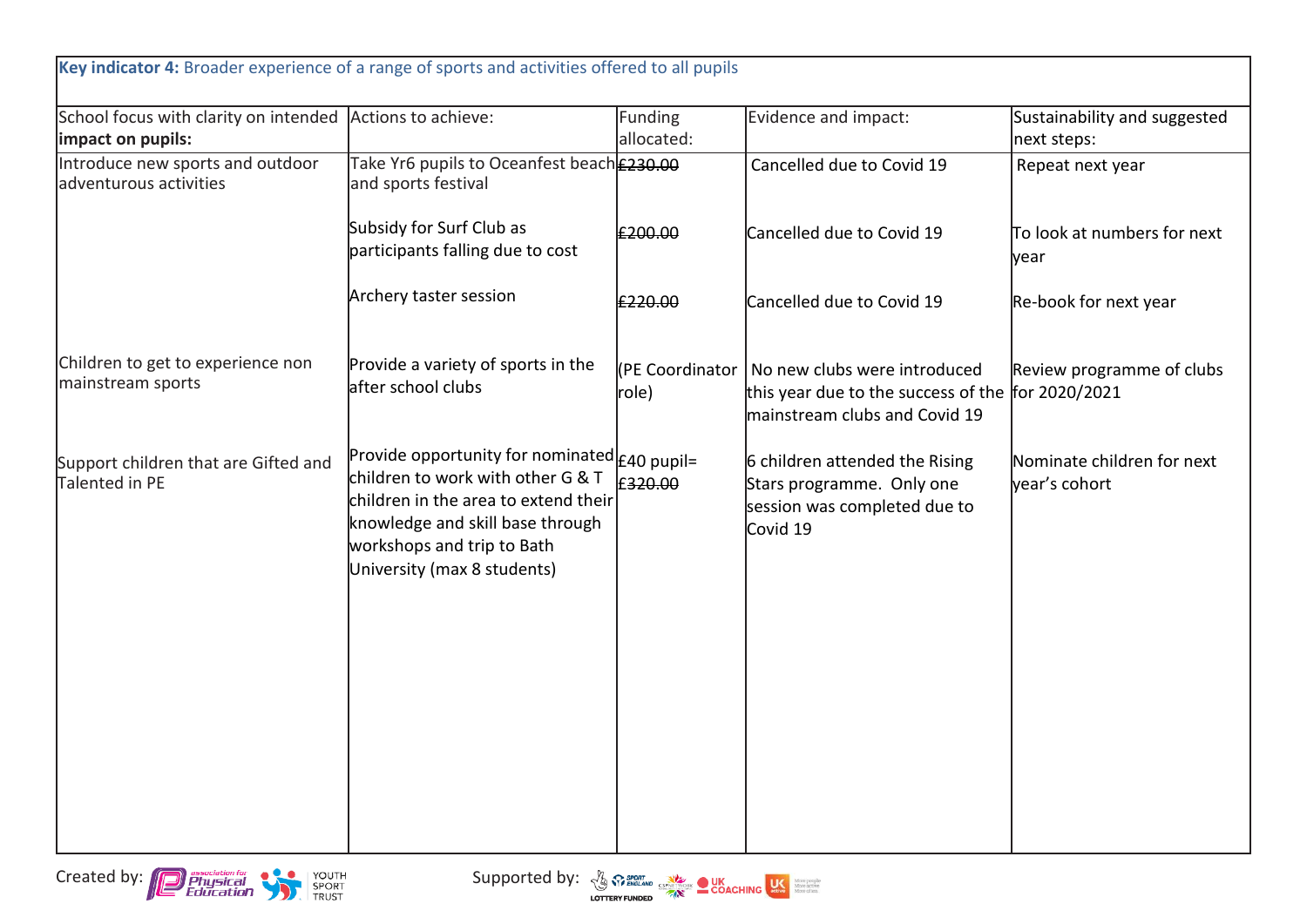| School focus with clarity on intended Actions to achieve:                             |                                                                                                                                                                                                                  | Funding                  | Evidence and impact:                                                                                                                                                                                                     | Sustainability and suggested                                                                                                                                                    |
|---------------------------------------------------------------------------------------|------------------------------------------------------------------------------------------------------------------------------------------------------------------------------------------------------------------|--------------------------|--------------------------------------------------------------------------------------------------------------------------------------------------------------------------------------------------------------------------|---------------------------------------------------------------------------------------------------------------------------------------------------------------------------------|
| impact on pupils:                                                                     |                                                                                                                                                                                                                  | allocated:               |                                                                                                                                                                                                                          | next steps:                                                                                                                                                                     |
| Access for pupils to attend<br>competitions, festival and school<br>games events.     | Join the Barnstaple Primary School £2441.00<br>Sport Programme. SSCO support<br>for arranging competitions,<br>festivals and access to Devon<br>School Games, provide advice on                                  |                          | SSCO continues to put together a<br>vast schedule of festivals and<br>events for pupils across the school<br>from Yr 1.                                                                                                  | Sign up to the School Sports<br>Partnership for 2020/21<br>Continue to participate in all<br>events where possible                                                              |
|                                                                                       | good practice, arrange or deliver<br>training for staff and pupils (Sports<br>Leaders)                                                                                                                           |                          | Programme of staff CPD put<br>together each year                                                                                                                                                                         | Highlight training requirements<br>following skills analysis                                                                                                                    |
| To work towards achieving the 'Gold'<br>School Games Award                            | To attend L2 and L3 events giving<br>as many children as possible the<br>opportunity of taking part                                                                                                              | (see transport<br>costs) | School Games mark was cancelled<br>this year due to Covid 19                                                                                                                                                             | Maintain provision to enable<br>school to achieve gold standard<br>next year and then apply for the<br>platinum award                                                           |
| Entry Fees for competitions such as<br>Quad Kids, Sportshall, Stephens ShieldGames    | L2 qualifying events for the School <b>£50.00</b> £20.00                                                                                                                                                         |                          | Entry for the Stephens shield - two<br>winning teams and qualifiers for L3<br>Devon Winter Games                                                                                                                         |                                                                                                                                                                                 |
| All Yr2/Yr4 children taken to the local Entry fees<br>primary schools tennis festival |                                                                                                                                                                                                                  |                          | £ <del>360.00</del> £177.00 All Yr 4s attended the school tennis<br>ffestival at the Tarka Tennis Centre                                                                                                                 |                                                                                                                                                                                 |
| To allow children to participate in as<br>many events as possible                     | Transport costs                                                                                                                                                                                                  | £1,750.00<br>£550.00     | Not all anticipated coach journeys<br>were taken due to Covid 19                                                                                                                                                         |                                                                                                                                                                                 |
| Resources                                                                             | To purchase or replace equipment <b>£1000.00</b><br>for use by extra-curricular, PE<br>lessons and active lunch time<br>clubs. To include £200 towards the<br>startup of the breakfast and after<br>school club. | £861.45                  | New resources were purchased for<br>the before and after school club<br>and active lunch time play. Replace<br>old equipment especially balls.<br>Maintenance required on some<br>play equipment to ensure<br>longevity. | To replace old and worn<br>equipment, in particular gym<br>mats that have been<br>condemned.<br>Purchase new goal posts as<br>Fremington FC have re-claimed<br>their equipment. |